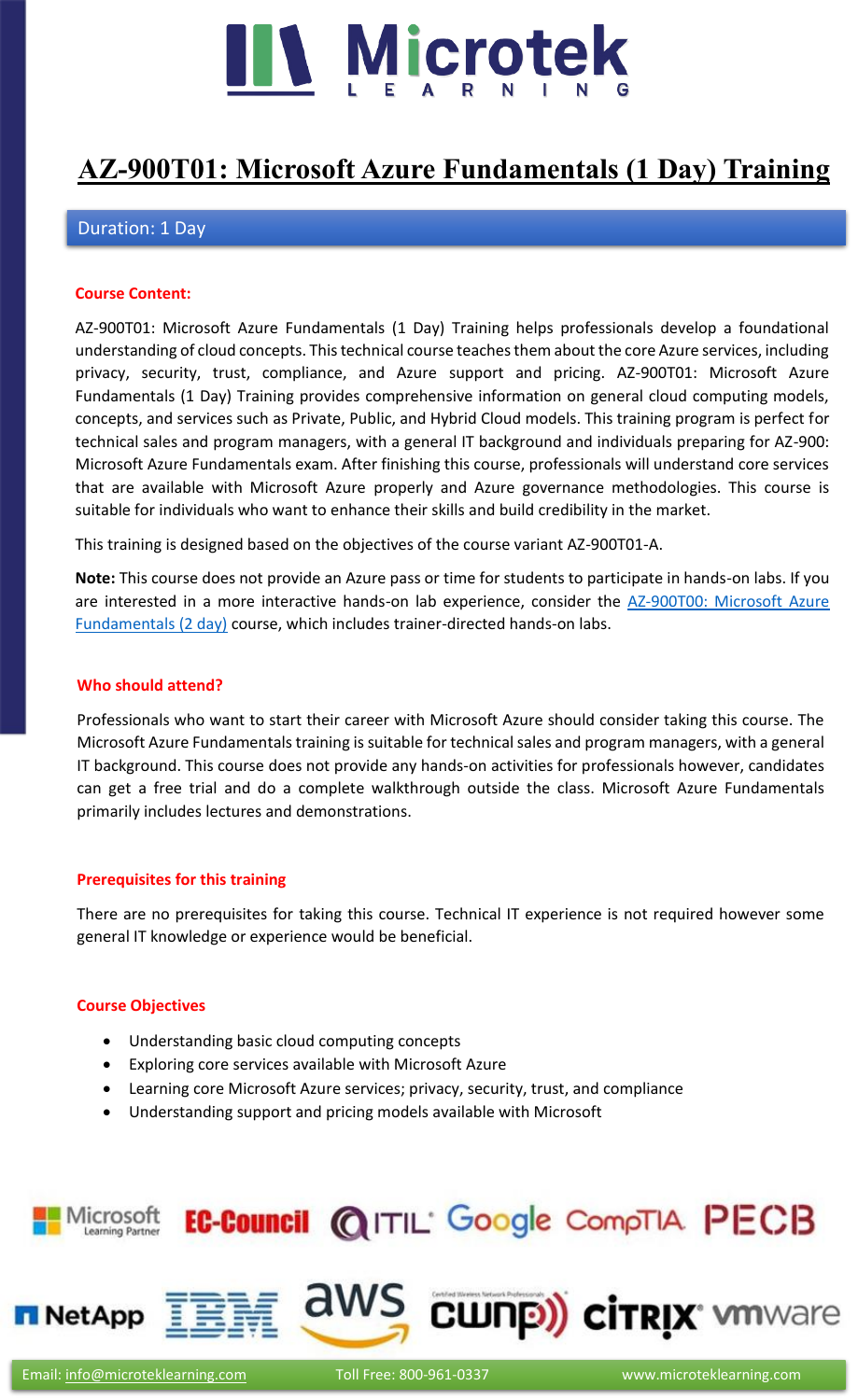

# **Detailed Course Outline**

# **Module 1: Describe core Azure concepts**

In this module, you'll take an entry level end-to-end look at Azure and its capabilities, which will provide you with a solid foundation for completing the available modules for Azure Fundamentals.

# **Lessons**

- Introduction to Azure fundamentals
- Discuss Azure fundamental concepts
- Describe core Azure architectural components

After completing this module, students will be able:

- Understand the benefits of cloud computing in Azure and how it can save you time and money.
- Explain concepts such as high availability, scalability, elasticity, agility, and disaster recovery.
- Describe core Azure architecture components such as subscriptions, management groups, and resources.
- Summarize geographic distribution concepts such as Azure regions, region pairs, and availability zones.

# **Module 2: Describe core Azure services**

In this module, you learn about core Azure services like Azure database, Azure compute, Azure storage, and Azure Networking.

#### **Lessons**

- Explore Azure database and analytics services
- Explore Azure compute services
- Explore Azure Storage services
- Explore Azure networking services

After completing this module, students will be able:

- Understand the services available in Azure including compute, network, storage, and databases.
- Identify virtualization services such as Azure VMs, Azure Container Instances, and Azure Kubernetes.
- Compare Azure's database services such as Azure Cosmos DB, Azure SQL, and Azure Database for MySQL.
- Examine Azure networking resources such as Virtual Networks, VPN Gateways, and Azure ExpressRoute.
- Summarize Azure storage services such Azure Blob Storage, Azure Disk Storage, and Azure File Storage.

# **Module 3: Describe core solutions and management tools on Azure**

In this module, you'll learn about AI machine learning, Azure DevOps, monitoring fundamentals, management fundamentals, serverless computing fundamentals. and IoT fundamentals.

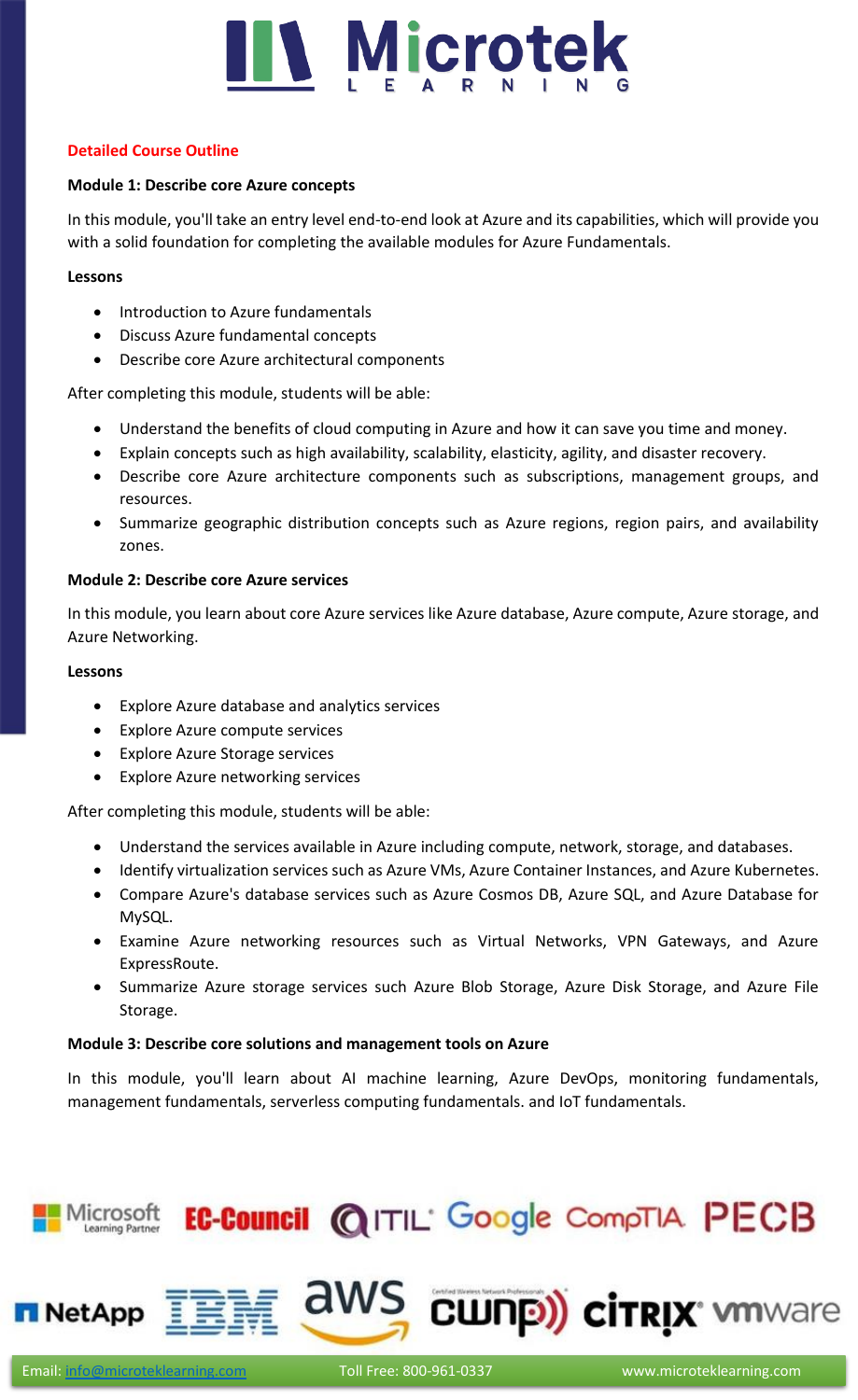

#### **Lessons**

- Choose the best AI service for your needs
- Choose the best tools to help organizations build better solutions
- Choose the best monitoring service for visibility, insight, and outage mitigation
- Choose the best tools for managing and configuring your Azure environment
- Choose the best Azure serverless technology for your business scenario
- Choose the best Azure IoT service for your application

After completing this module, students will be able:

- Choose the correct Azure AI service to address different kinds of business challenges.
- Choose the best software development process tools and services for a given business scenario.
- Choose the correct cloud monitoring service to address different kinds of business challenges.
- Choose the correct Azure management tool to address different kinds of technical needs.
- Choose the right serverless computing technology for your business scenario.
- Choose the best Azure IoT service for a given business scenario.

#### **Module 4: Describe general security and network security features**

In this module, you will learn how to protect yourself against security threats and secure your networks with Azure.

#### **Lessons**

- Protect against security threats on Azure
- Secure network connectivity on Azure

After completing this module, students will be able:

- Strengthen your security posture and protect against threats by using Azure Security Center.
- Collect and act on security data from many different sources by using Azure Sentinel.
- Manage dedicated physical servers to host your Azure VMs for Windows and Linux.
- Identify the layers that make up a defense in depth strategy.
- Explain how Azure Firewall enables you to control what traffic is allowed on the network.
- Configure network security groups to filter network traffic to and from Azure resources.
- Explain how Azure DDoS Protection helps protect your Azure resources from DDoS attacks.

# **Module 5: Describe identity, governance, privacy, and compliance features**

In this module, you will learn about Azure identity services, how to build a cloud governance strategy, and privacy, compliance, and data protection standards on Azure.

#### **Lessons**

- Secure access to your applications by using Azure identity services
- Build a cloud governance strategy on Azure
- Examine privacy, compliance, and data protection standards on Azure